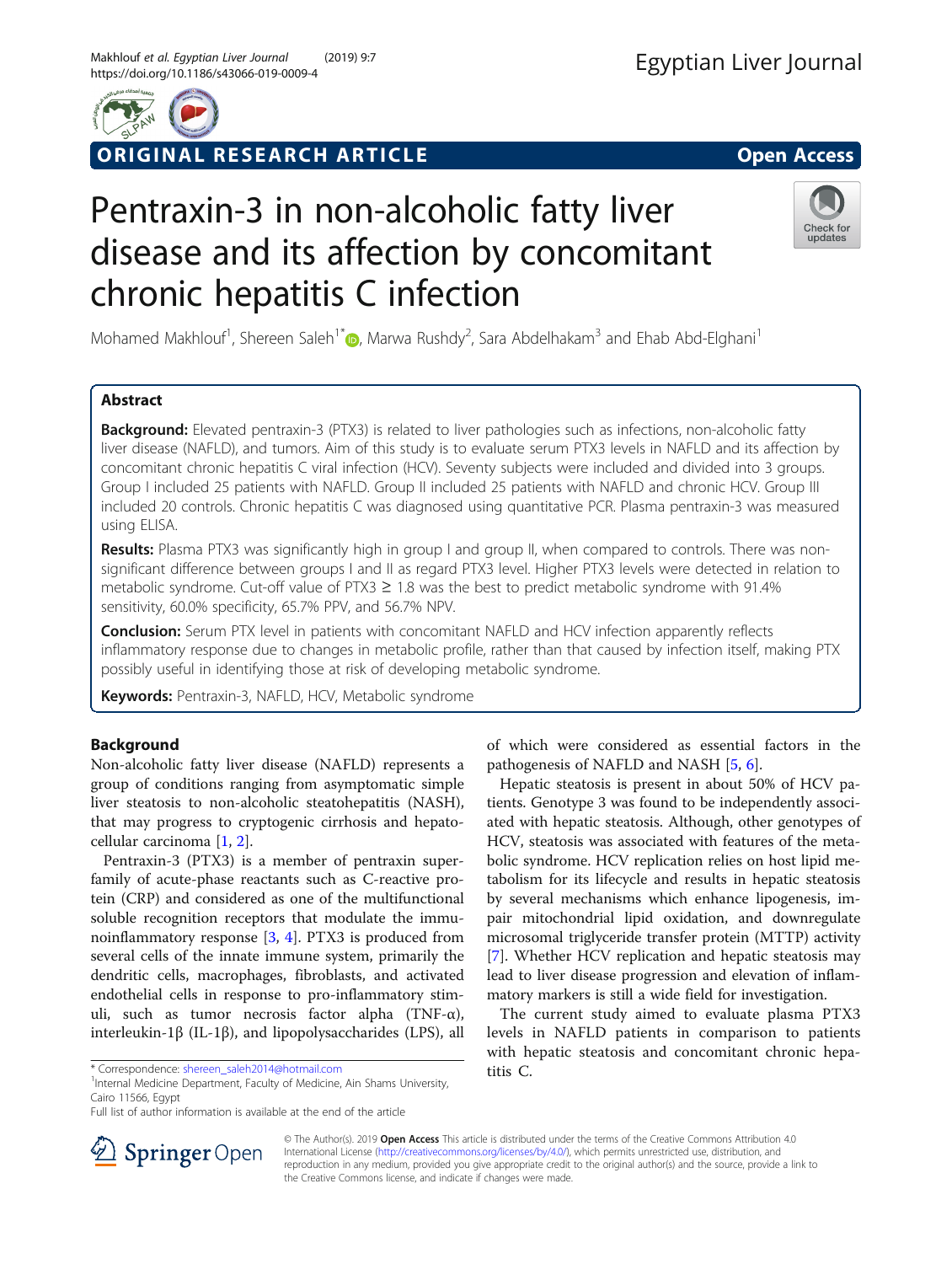## Methods

This case control study was performed on 50 adult Egyptian patients collected from Gastroenterology Unit, Internal Medicine, and Tropical Medicine Departments, Ain Shams University. Additionally, 20 apparently healthy subjects were also included as the control group. They were classified into three groups according to the following criteria:

Group I: included 25 patients with NAFLD diagnosed by diffuse hyperechoic echo texture in the abdominal ultrasound and after exclusion of other causes of fatty liver.

Group II: included 25 patients with diffuse hyperechoic echo texture in abdominal ultrasound characteristic of NAFLD and laboratory evidence of chronic hepatitis C viral infection (positive PCR).

Group III: included 20 apparently healthy control subjects with negative medical history, normal physical examination, and normal laboratory and abdominal ultrasound examination.

## Exclusion criteria

Patients consuming significant amount of alcohol more than 21 drinks and 14 drinks per week for men and women respectively; patients receiving drugs which cause fatty liver such as amiodarone, diltiazem, tamoxifen, steroids; patients who take statins as they have lowering effect on plasma PTX3; patients with hepatitis B virus infection; patients with hepatic decompensation, hepatic encephalopathy, ascites, variceal bleeding, elevated serum bilirubin level; patients with chronic kidney diseases; patients with autoimmune diseases; and patients with sepsis, were all excluded from the current study.

Diagnosis of metabolic syndrome in patients having at least 3 of the following 5 criteria:

- Fasting glucose  $\geq 100$  mg/dL (or receiving drug therapy for hyperglycemia).
- $\bullet$  Blood pressure ≥ 130/85 mm Hg (or receiving drug therapy for hypertension).
- Triglycerides  $\geq 150$  mg/dL (or receiving drug therapy for hypertriglyceridemia).
- High-density lipoprotein-cholesterol (HDL-C) < 40 mg/dL in men or < 50 mg/dL in women (or receiving drug therapy for reduced HDL-C).
- Waist circumference  $\geq 102$  cm in men or  $\geq 88$  cm in women [\[8](#page-6-0)].

The study protocol was approved by the local ethics committee of Ain-Shams University. This study was performed in accordance with the 1964 Declaration of Helsinki and all subsequent revisions. All included subjects signed an informed consent prior to the study. All patients were subjected to the following:

- 1- Detailed medical history and physical examination.
- 2- Waist circumference and body mass index (BMI) (body weight in kg divided by height in square meters ( $\text{Kg/m}^2$ ).
- 3- Abdominal ultrasonography done by Toshiba Aplio XV SSA-770 Ultrasound 2006 (Tustin, California, USA), with examination of liver size, echogenicity, hepatic focal lesion, splenic size, portal vein diameter, and presence of ascites. NAFLD was defined by the presence of diffuse hyperechoic echo texture (bright liver), increased liver echo texture compared with the kidney, vascular blurring, and deep attenuation.
- 4- Venous blood samples were withdrawn and analyzed for the following:
	- a- Fasting and 2-h postprandial blood glucose, alanine aminotransferase (ALT), aspartate aminotransferase (AST), serum creatinine, blood urea, serum albumin and serum total bilirubin, total cholesterol, low density lipoprotein (LDL), high density lipoprotein (HDL), and triglycerides (TG); all were measured on Synchron CX9 auto-analyzer (Beckman Instruments Inc.; Scientific Instruments Division, Fullerton, CA 92634-3100, USA) applying enzymatic colorimetric method.
	- b- Complete blood count (CBC) was done using Coulter counter (T660) (Beckman. Coulter, California, USA).
	- c- Hepatitis C virus (HCV) antibody and hepatitis B surface antigen (HBsAg) both were assessed by third generation enzyme linked immunesorbent assay (ELISA).
	- d- Reverse transcription polymerase chain reaction (RT-PCR) for positive hepatitis C virus antibody using a commercially available RT-PCR kit and Stratagene Mx3000P device (Corbett Research, Montlake, Australia).
	- e- Plasma pentraxin-3 was measured using a commercially available enzyme-linked immunosorbent assay (ELISA) kit (Quantikine) (R&D Systems, Inc. 614 McKinley Place NE Minneapolis, MN 55413, USA).

### Statistical methods

All statistical calculations were done using SPSS (Statistical Package for the Social Science) version 15 for Microsoft Windows (SPSS Inc., 2003). The data were presented as mean  $\pm$  SD. The frequencies were calculated for each group, and comparisons were made for categorical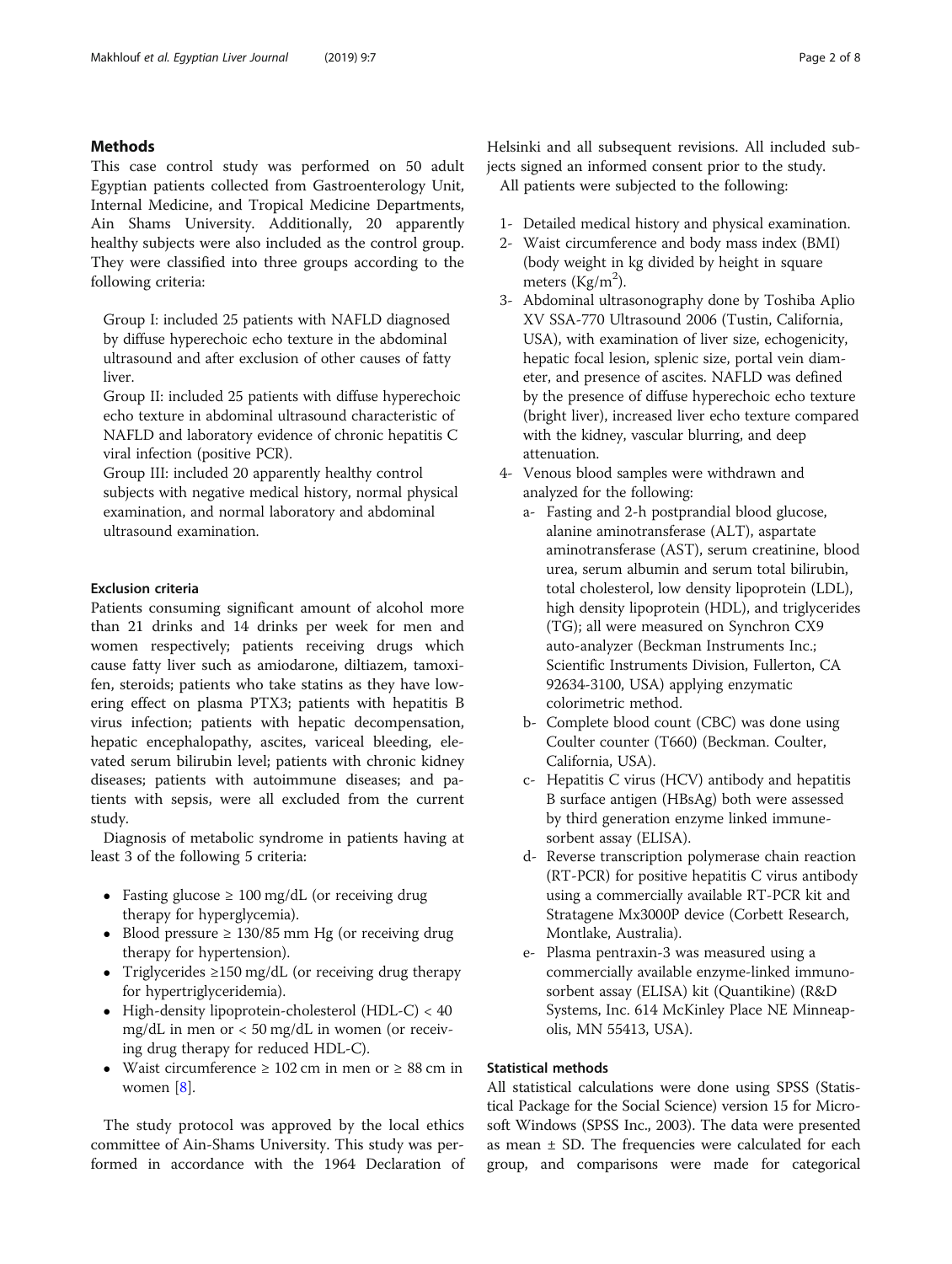variables using Chi-square test. Numerical data were compared by using Mann–Whitney U test. Pearson's correlation test was used to evaluate possible correlations between quantitative variables.  $p$  value of <0.05 was considered statistically significant.

## Results

The demographic and laboratory characteristics of patients and control groups are presented in Table 1. There was a highly significant difference between the three studied groups regarding body weight, body mass index, and waist circumference. On comparing between group Ι (NAFLD patients) and group ΙΙ (NAFLD patients with HCV), there was a highly significant difference regarding body weight, body mass index, and waist circumference, Table [2](#page-3-0).

Plasma levels of PTX3 showed significantly higher values in both (group Ι) and (group ΙΙ), when compared to (group ΙΙΙ). On the other hand, there was nonsignificant difference between groups Ι and ΙΙ as regard PTX3 with  $p$  value = 0.50, Table [3.](#page-3-0)

Thirty-five patients were diagnosed to have metabolic syndrome. On comparing between patients with and without metabolic syndromes, significant higher levels of plasma pentraxin-3 was found in patients with metabolic syndrome (Fig. [1](#page-4-0)).

There was a significant positive correlation between PTX3 and each of body mass index, waist circumference, fasting blood sugar, serum triglyceride, serum LDL, PCR for HCV, serum ALT, serum AST, total and direct bilirubin, and total cholesterol. While, there was a significant negative correlation between PTX3 and each of HDL, serum albumin, and platelet count (Table [4](#page-4-0)).

Receiver operating characteristic (ROC) curve was constructed to assess accuracy of PTX3 to detect presence or absence of metabolic syndrome. It shows that a cut-off value for PTX3  $\geq$  1.8 ng/mL was the best to predict metabolic syndrome with 91.4% sensitivity, 60.0% specificity, 65.7% positive predictive value

Group ΙΙΙ

Table 1 Characteristics of the three study groups Parameter Group I

|                                      | NAFLD patients ( $n = 25$ ) | NAFLD patients with HCV ( $n = 25$ ) | Healthy control $(N = 20)$ |  |  |
|--------------------------------------|-----------------------------|--------------------------------------|----------------------------|--|--|
|                                      | Mean $\pm$ SD               |                                      |                            |  |  |
| Age (in years)                       | $42.7 \pm 11.2$             | $43.3 \pm 9.6$                       | $42.4 \pm 6.9$             |  |  |
| Body weight (Kg)                     | $94.8 \pm 16.8$             | $79.6 \pm 10.1$                      | $69.7 \pm 4.7$             |  |  |
| Height (cm)                          | $167.7 \pm 8.9$             | $171.2 \pm 9.8$                      | $171.3 \pm 3.2$            |  |  |
| Body mass index (Kg/m <sup>2</sup> ) | $33.0 \pm 5.1$              | $26.7 \pm 2.4$                       | $23.7 \pm 1.6$             |  |  |
| Waist circumference (cm)             | $110.8 \pm 15.0$            | $98.8 \pm 9.5$                       | $83.9 \pm 8.0$             |  |  |
| PCR for HCV (IU/mL)                  |                             | 765,324.9 ± 1,510,564.0              |                            |  |  |
| ALT (U/L)                            | $45.1 \pm 20.4$             | $75.4 \pm 27.1$                      | $13.9 \pm 2.1$             |  |  |
| AST (U/L)                            | $40.6 \pm 16.9$             | $52.6 \pm 20.4$                      | $10.7 \pm 1.8$             |  |  |
| Albumin (g/dL)                       | $4.1 \pm 0.2$               | $4.1 \pm 0.5$                        | $5.5 \pm 0.4$              |  |  |
| Total bilirubin (mg/dL)              | $0.8 \pm 0.2$               | $0.7 \pm 0.2$                        | $0.3 \pm 0.1$              |  |  |
| Direct bilirubin (mg/dL)             | $0.3 \pm 0.1$               | $0.2 \pm 0.1$                        | $0.1 \pm 0.04$             |  |  |
| Hemoglobin (g/dL)                    | $13.5 \pm 1.2$              | $13.1 \pm 1.2$                       | $14.4 \pm 0.6$             |  |  |
| WBC (*10 <sup>3</sup> /cmm)          | $8.1 \pm 1.2$               | $7.2 \pm 2.2$                        | $8.5 \pm 0.8$              |  |  |
| PLT ( $*103/cmm$ )                   | $256.5 \pm 63.2$            | $226.2 \pm 48.6$                     | $297.0 \pm 20.5$           |  |  |
| Serum creatinine (mg/dL)             | $0.8 \pm 0.2$               | $0.8 \pm 0.2$                        | $0.8 \pm 0.1$              |  |  |
| Urea (mg/dL)                         | $19.2 \pm 3.1$              | $17.2 \pm 2.1$                       | $18.5 \pm 2.0$             |  |  |
| Fasting blood sugar (mg/dL)          | $98.2 \pm 48.4$             | $78.1 \pm 11.5$                      | $70.2 \pm 4.6$             |  |  |
| Post prandial blood sugar (mg/dL)    | $125.6 \pm 44.8$            | $103.3 \pm 19.4$                     | $92.0 \pm 4.2$             |  |  |
| Triglyceride (mg/dL)                 | $203.2 \pm 75.0$            | $161.2 \pm 16.2$                     | $108.4 \pm 10.6$           |  |  |
| HDL (mg/dL)                          | $35.4 \pm 3.8$              | $33.8 \pm 2.4$                       | $41.5 \pm 6.1$             |  |  |
| LDL (mg/dL)                          | $164.7 \pm 24.3$            | $146.4 \pm 11.1$                     | $88.6 \pm 7.9$             |  |  |
| Total Cholesterol (mg/dL)            | $222.2 \pm 30.5$            | $195.6 \pm 12.3$                     | $157.3 \pm 5.7$            |  |  |
| Plasma PTX3 (ng/mL)                  | $5.5 \pm 4.9$               | $5.8 \pm 4.5$                        | $0.9\,\pm\,0.5$            |  |  |

Group ΙΙ

ALT alanine aminotransferase, AST aspartate aminotransferase, HCV hepatitis C virus, HDL high-density lipoprotein, LDL low-density lipoprotein, NAFLD nonalcoholic fatty liver disease, PTX3 pentraxin-3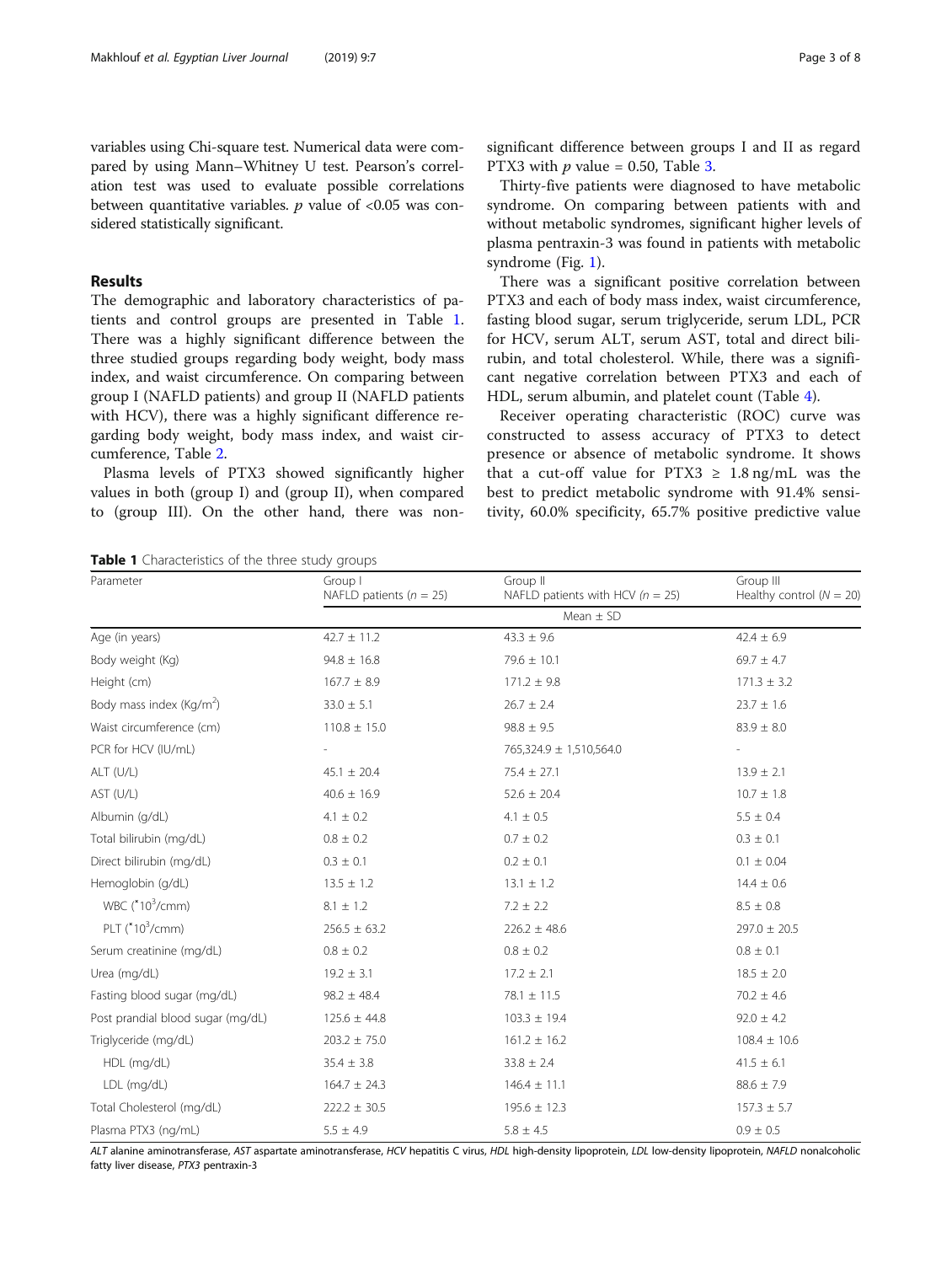<span id="page-3-0"></span>Table 2 Comparative analysis between the studied groups as regard age, sex, and anthropometric measurements

| Parameter                            |         |                                         | Group (Mean $\pm$ SD)                             |                                            |                            |                               |
|--------------------------------------|---------|-----------------------------------------|---------------------------------------------------|--------------------------------------------|----------------------------|-------------------------------|
|                                      |         | Group I<br>NAFLD patients<br>$(n = 25)$ | Group II<br>NAFLD patients with HCV<br>$(n = 25)$ | Group III<br>Healthy control<br>$(n = 20)$ | between<br>three<br>groups | between<br>groups  <br>and II |
| Age (in years)                       |         | $42.7 \pm 11.2$                         | $43.3 \pm 9.6$                                    | $42.4 \pm 6.9$                             | 0.92                       | 0.83                          |
| Sex (freq. (%))                      | Males   | 11(44.0)                                | 11(44.0)                                          | 8(40.0)                                    | 0.95                       | 1.00                          |
|                                      | Females | 14(56.0)                                | 14(56.0)                                          | 12(60.0)                                   |                            |                               |
| Body weight (Kg)                     |         | $94.8 \pm 16.8$                         | $79.6 + 10.1$                                     | $69.7 \pm 4.7$                             | < 0.001 <sup>a</sup>       | $< 0.001^{\rm b}$             |
| Height (cm)                          |         | $167.7 + 8.9$                           | $171.2 + 9.8$                                     | $171.3 \pm 3.2$                            | 0.25                       | 0.17                          |
| Body mass index (Kg/m <sup>2</sup> ) |         | $33.0 \pm 5.1$                          | $26.7 + 2.4$                                      | $23.7 + 1.6$                               | < 0.001 <sup>a</sup>       | $< 0.001^{\rm b}$             |
| Waist circumference (cm)             |         | $110.8 \pm 15.0$                        | $98.8 \pm 9.5$                                    | $83.9 \pm 8.0$                             | 0.003 <sup>a</sup>         | 0.003 <sup>b</sup>            |

HCV hepatitis C virus, NAFLD nonalcoholic fatty liver disease

<sup>a</sup>Kruskal-Wallis test is statistically significant at 95% confidence level

<sup>b</sup>Mann-Whitney test is statistically significant at 95% confidence level

(PPV), and 56.7% negative predictive value (NPV) (Fig. [2\)](#page-5-0).

## **Discussion**

NAFLD is one of the most common forms of chronic liver diseases among obese patients and as one of the features of the metabolic syndrome [[9](#page-6-0)]. It is characterized by accumulation of large triglyceride droplets within the liver cells [\[10](#page-6-0)].

Serum PTX3 level increases rapidly in inflammatory conditions, reaching its peak values after 6–8 h of any inflammatory condition; its elevation on the early phase is due to rapid release of stored PTX3 by the activated neutrophils [\[11,](#page-6-0) [12](#page-6-0)]. The short pentraxins, CRP, and serum amyloid protein are produced by the liver as a systemic response to local inflammation, whereas expression of the long pentraxin (PTX3) is induced by the damaged tissues [\[13\]](#page-6-0).

In the current study, the aim was to evaluate plasma PTX3 levels in NAFLD patients in comparison to patients with hepatic steatosis and concomitant chronic hepatitis C.

The diagnosis of NAFLD in this study relied on the characteristic abdominal ultrasonographic features such as the presence of diffuse hyperechoic echo

texture (bright liver), increased liver echo texture compared with the kidney, vascular blurring, and deep attenuation, together with the exclusion of other causes of fatty liver such as significant alcohol consumption, drug induced hepatitis, and chronic viral hepatitis.

Although liver biopsy is the gold standard diagnostic test of NAFLD, liver biopsy is an invasive procedure that carries a risk of complications together with sampling errors and intra- and interobserver variability. For that reasons, liver biopsy is considered an "imperfect Gold Standard diagnostic tool" [\[14](#page-6-0)]. Depending solely on ultrasound in the diagnosis of NAFLD is considered a weak point in the current study as it is less sensitive than liver biopsy or magnetic resonance elastography. On the other hand, ultrasound is widely available, of low cost and non-invasive. Most of the recent studies relied on the ultrasonographic diagnosis of NAFLD after exclusion of other causes of liver diseases [\[15](#page-6-0)].

We found that plasma levels of PTX3 were significantly higher in patients with NAFLD in comparison to controls. Our results agreed with the study of Yoneda et al. [\[3](#page-6-0)] which revealed that PTX3 levels were significantly higher in NAFLD patients than healthy control subjects. Kadir et al. [\[16\]](#page-6-0) had demonstrated that PTX3

**Table 3** Comparison between the studied groups as regard plasma PTX3 (ng/mL)

| Group                               | N  | Mean $\pm$ SD | Range       | Percentiles |               | p value | $p$ value               |                            |
|-------------------------------------|----|---------------|-------------|-------------|---------------|---------|-------------------------|----------------------------|
|                                     |    |               |             | 25th        | 50th (median) | 75th    | between<br>three groups | between<br>groups I and II |
| Group I<br>NAFLD patients           | 25 | $5.5 \pm 4.9$ | $0.3 - 20$  | 2.5         | 4.0           | 6.6     | < 0.001 <sup>a</sup>    | 0.5 <sup>b</sup>           |
| Group II<br>NAFLD patients with HCV | 25 | $5.8 \pm 4.5$ | $0.3 - 21$  | 3.0         | 4.5           | 8.0     |                         |                            |
| Group III<br>Healthy control        | 20 | $0.9 \pm 0.5$ | $0.2 - 2.1$ | 0.5         | 0.9           | 1.2     |                         |                            |

HCV hepatitis C virus, NAFLD nonalcoholic fatty liver disease

<sup>a</sup>Kruskal-Wallis test is statistically significant at 95% confidence level

<sup>b</sup>Mann-Whitney test is statistically significant at 95% confidence level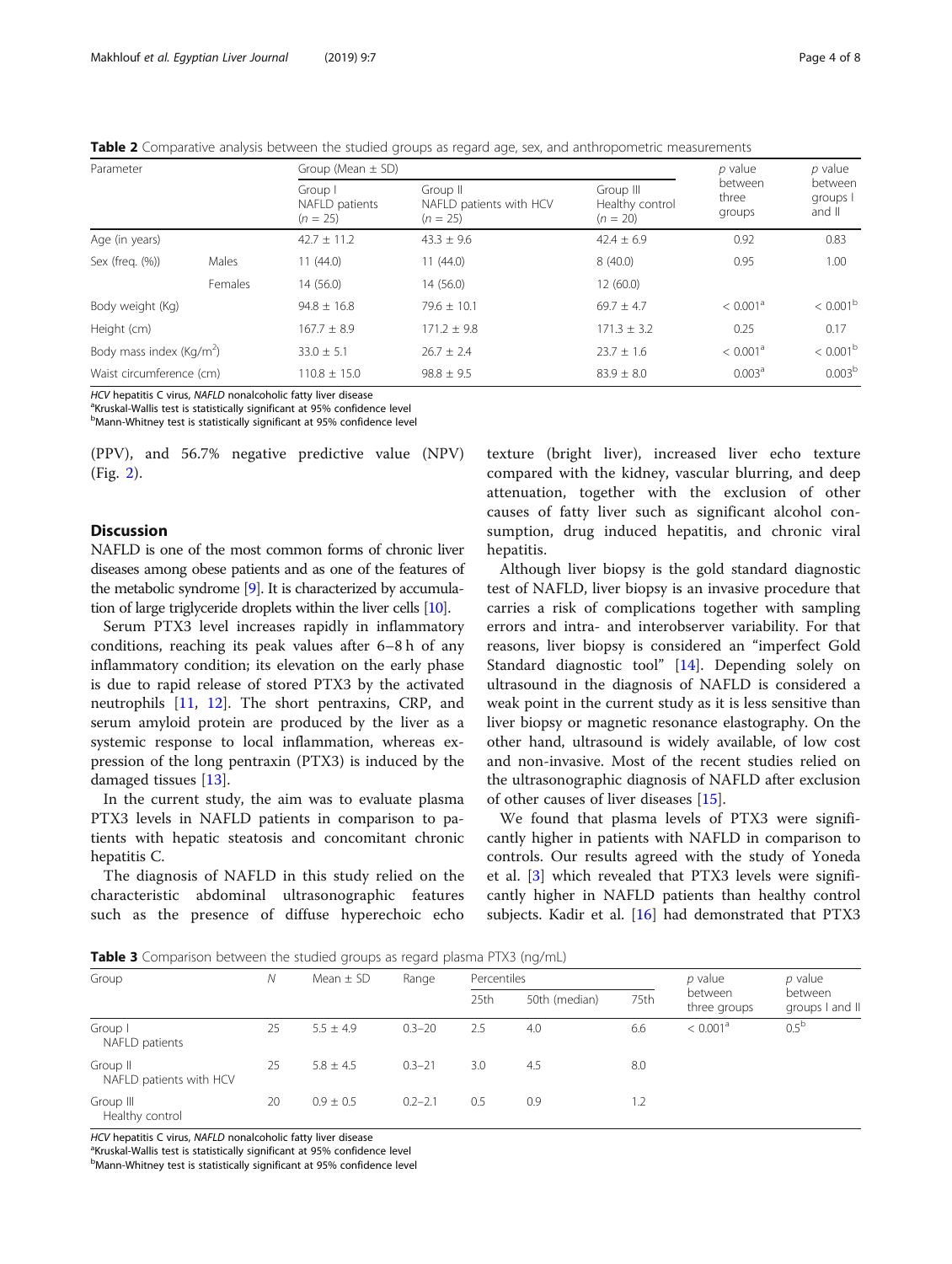<span id="page-4-0"></span>

Table 4 Correlation between PTX3 (ng/mL) and all other parameters

| Parameter                            | Correlation coefficient | $p$ value |
|--------------------------------------|-------------------------|-----------|
| Age (in years)                       | $-0.02$                 | 0.880     |
| Body weight (Kg)                     | 0.22                    | 0.073     |
| Height (cm)                          | $-0.16$                 | 0.195     |
| Body mass index (Kg/m <sup>2</sup> ) | 0.30 <sup>a</sup>       | 0.013     |
| Smoking index                        | $-0.001$                | 0.993     |
| Waist circumference (cm)             | 0.35 <sup>a</sup>       | < 0.003   |
| Fasting blood sugar (mg/dL)          | 0.29 <sup>a</sup>       | 0.015     |
| Post prandial blood sugar (mg/dL)    | 0.23                    | 0.054     |
| Triglyceride (mg/dL)                 | 0.55 <sup>a</sup>       | < 0.001   |
| HDL (mg/dL)                          | $-0.24$ <sup>a</sup>    | 0.048     |
| LDL (mg/dL)                          | 0.47 <sup>a</sup>       | < 0.001   |
| PCR for HCV (IU/mL)                  | 0.36 <sup>a</sup>       | 0.002     |
| ALT (U/L)                            | $0.46^{\circ}$          | < 0.001   |
| AST (U/L)                            | 0.46 <sup>a</sup>       | < 0.001   |
| Albumin (g/dL)                       | $-0.63$ <sup>a</sup>    | < 0.001   |
| Total bilirubin (mg/dL)              | 0.66 <sup>a</sup>       | < 0.001   |
| Direct bilirubin (mg/dL)             | 0.61 <sup>a</sup>       | < 0.001   |
| Hemoglobin (g/dL)                    | $-0.23$                 | 0.054     |
| WBC (*10 <sup>3</sup> / cmm)         | $-0.12$                 | 0.342     |
| PLT ( $*10^{3}$ / cmm)               | $-0.41$ <sup>a</sup>    | < 0.001   |
| Serum creatinine (mg/dL)             | $-0.14$                 | 0.26      |
| Urea (mg/dL)                         | $-0.041$                | 0.739     |
| Total Cholesterol (mg/dL)            | 0.50 <sup>a</sup>       | < 0.001   |

ALT alanine aminotransferase, AST aspartate aminotransferase, HCV hepatitis C virus, HDL high-density lipoprotein, LDL low-density lipoprotein Significant

levels in NAFLD patients with fibrosis were higher than NAFLD patients without fibrosis and healthy subjects, independent of metabolic syndrome components. On the other hand, Maleki et al. [\[17\]](#page-6-0) found no significant difference between NAFLD and healthy control subjects regarding plasma PTX3.

In the present study, there was non-significant difference between NAFLD patients with and without chronic HCV regarding plasma PTX3. PTX3 is directly produced by damaged tissues, and a rapid increase indicates inflammation. Elevated PTX3 concentrations are related to liver-associated pathological conditions such as liver infections, NAFLD, NASH, and hepatic tumors [[18](#page-6-0)]. In a study performed by Carmo et al. [[19\]](#page-6-0), patients with hepatocellular carcinoma (HCC) on top of HCV were found to have higher PTX3 plasma levels than individuals with mild or severe fibrosis. They concluded that PTX3 seems to be a risk factor for the occurrence of HCC in chronic hepatitis C [[19](#page-6-0)].

Significant positive correlation between plasma PTX3 and HCV quantitative PCR was found in the current study. PTX3, the prototype of the long pentraxin group, is a critical component of the humoral arm of innate immunity and opsonic activity. It facilitates pathogen recognition and produced by a variety of tissues and cells in response to pro-inflammatory signals and Toll-like receptor engagement [[20](#page-6-0)]. The persistent elevation in PTX3 levels is associated with disease severity and increased morbidity in several clinical conditions. Persistently elevated PTX3 may represent a novel and promising biomarker of liver disease [[21](#page-6-0)].

In the present study, significant positive correlations were found between serum PTX3 levels and body mass index (BMI), waist circumference, fasting blood sugar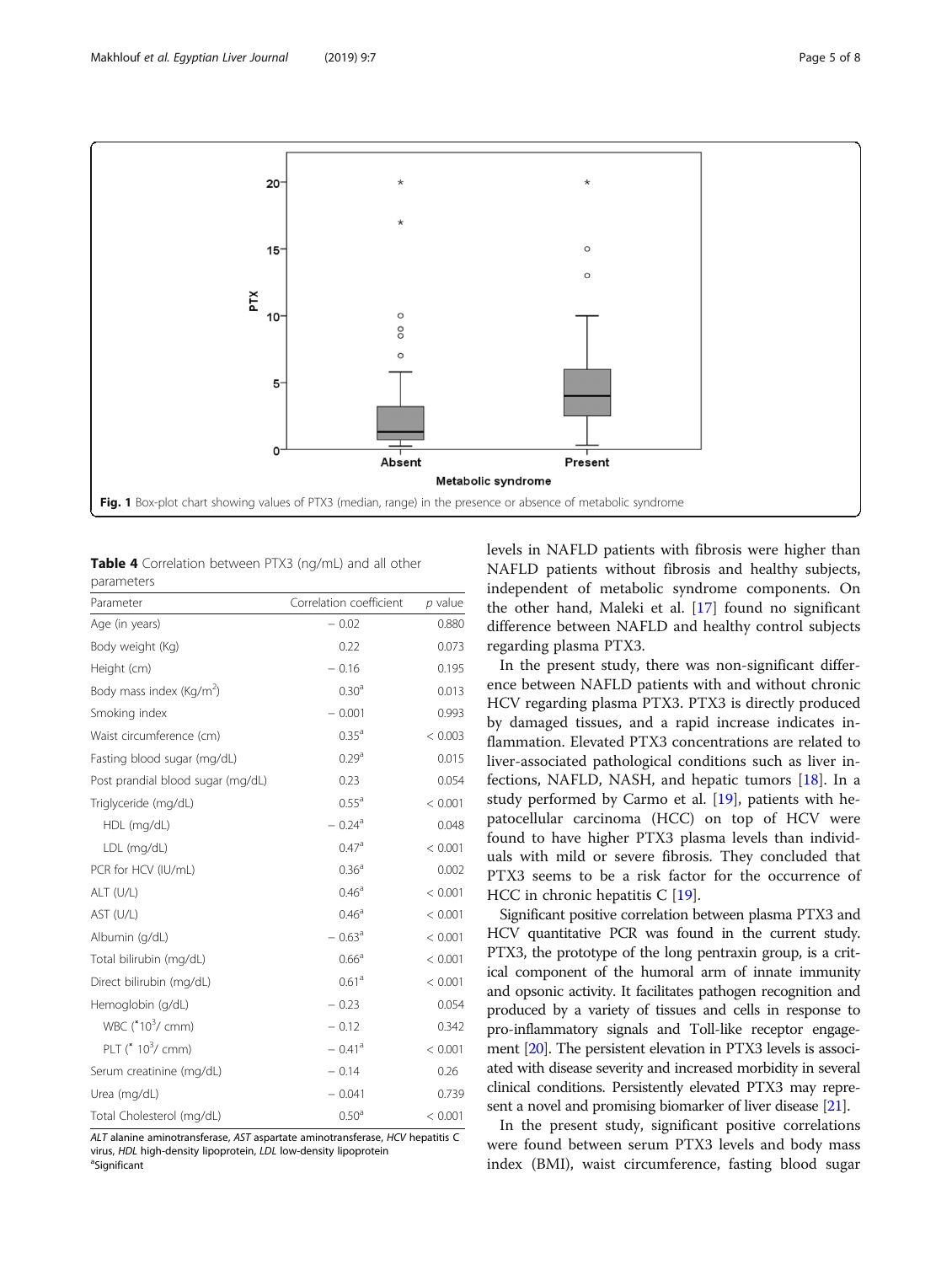<span id="page-5-0"></span>

(FBS), TG, ALT, AST, total and direct bilirubin, while it correlated negatively with platelet count and HDL. Also, patients with metabolic syndrome in the current study showed higher levels of PTX3 than those without metabolic syndrome. A cut-off value for  $PTX3 \geq 1.8$  ng/ml was the best in predicting metabolic syndrome with a high sensitivity and a moderate specificity. Similarly, Kardas et al. [\[22](#page-6-0)] found significant higher concentrations of plasma PTX3 in obese children and adolescents with metabolic syndrome and higher triglyceride levels, and PTX3 levels correlated negatively with HDL cholesterol in their study. This is contrary to others in the literature who found PTX3 inversely related to obesity and that it increases with weight loss and exercise [[23,](#page-6-0) [24\]](#page-6-0).

Significantly high body mass index and waist circumference were found in NAFLD patients with or without chronic HCV infection in comparison to healthy control subjects. This is like the results of Kowdley et al. [\[25](#page-6-0)], Sob-honslidsuk et al. [[26](#page-6-0)], Marchesini et al. [\[27\]](#page-6-0), and the Rotterdam study of Edith et al. [\[28\]](#page-6-0). Steatosis results from enhanced lipogenesis, increased stability of lipid droplets, reduced lipoprotein secretion, and altered mitochondrial function [\[29](#page-7-0)]. Hepatic steatosis is present in about 50% of patients with HCV. Genotype 3 was found to be independently associated with hepatic steatosis. In those with other genotypes of HCV, steatosis was associated with features of

the metabolic syndrome. The presence of hepatic steatosis was related to the presence of insulin resistance [\[30\]](#page-7-0).

Several studies, including the current one, revealed significant higher ALT and AST levels in NAFLD with or without HCV patients than control subjects. Increased hepatic enzyme levels are indicators of hepatocellular necrosis whether due to NAFLD or chronic HCV [\[24](#page-6-0), [31](#page-7-0), [32](#page-7-0)].

The current study revealed significant higher levels of FBS, post prandial blood sugar, triglycerides, total cholesterol, LDL, and significant lower HDL in NAFLD patients with or without chronic HCV infection than in healthy controls. This agreed with Marchesini et al. [\[27\]](#page-6-0), the Rotterdam study by Edith et al. [\[28\]](#page-6-0), Dixon et al. [\[29\]](#page-7-0), Nakahara et al. [[32](#page-7-0)], and Poynard et al. [[33](#page-7-0)]. NAFLD and type 2 diabetes mellitus (T2DM) frequently coexist because these conditions share common risk factors of excess adiposity, higher lipids, and insulin resistance.

## Conclusion

Serum PTX3 level in patients with concomitant NAFLD and HCV infection apparently reflects inflammatory response due to changes in metabolic profile, rather than that caused by infection itself, making PTX possibly useful in identifying those in risk of developing metabolic syndrome. Future studies would better use either liver biopsy or MR elastography to diagnose NAFLD.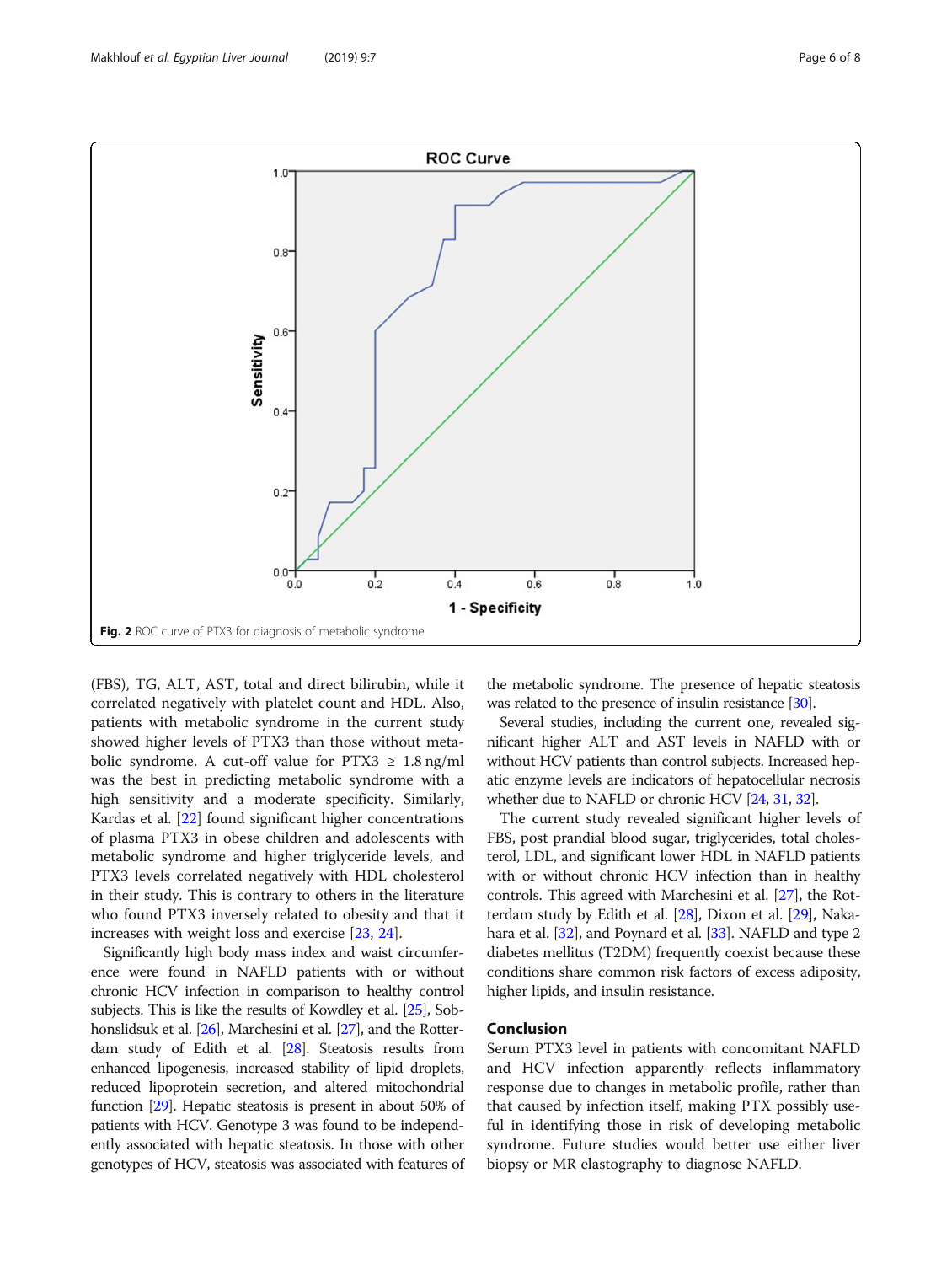#### <span id="page-6-0"></span>Abbreviations

ALT: Alanine aminotransferase; AST: Aspartate aminotransferase; BMI: Body mass index; CRP: C-reactive protein; FB: Fasting blood sugar; HCC: Hepatocellular carcinoma; HCV: Hepatitis C virus; HDL: High density lipoprotein; IL-1β: Interleukin-1β; LDL: Low density lipoprotein; LPS: Lipopolysaccharides; NAFLD: Non-alcoholic fatty liver disease; NASH: Non-alcoholic steatohepatitis; PPBG: Postprandial blood glucose; PTX3: Pentraxin-3; TG: Triglycerides; TNF-α: Tumor necrosis factor alpha

#### Acknowledgements

Not applicable.

#### Authors' contributions

MM contributed in the conception and the design of the work and in the revision of the manuscript. SS contributed in writing of the manuscript, revision of the work, and publication process. MR contributed in writing of the manuscript and revision of the work. SA contributed in revision of the work and acceptance of the final form of the manuscript. EA contributed in collecting the data and doing the statistical work. All authors have read and approved the manuscript.

#### Funding

This research did not receive any specific grant from funding agencies in the public, commercial, or not-for-profit sectors.

#### Availability of data and materials

All data and materials are available.

#### Ethics approval and consent to participate

This study was reviewed and approved by the Research Ethics Committee of the Faculty of Medicine, Ain Shams University (Ethics committee reference number 136/2015).

#### Ethics approval

All procedures performed in studies involving human participants were in accordance with the ethical standards of the institutional and/or national research committee and with the 1964 Helsinki declaration and its later amendments or comparable ethical standards. Informed written consent was obtained from all individual participants included in the study.

#### Consent for publication

Not applicable.

#### Competing interests

The authors declare that they have no competing interests.

#### Author details

<sup>1</sup>Internal Medicine Department, Faculty of Medicine, Ain Shams University, Cairo 11566, Egypt. <sup>2</sup>Clinical Pathology Department, Faculty of Medicine, Ain Shams University, Cairo 11566, Egypt.<sup>3</sup> Department of Tropical Medicine, Faculty of Medicine, Ain Shams University, Cairo 11566, Egypt.

## Received: 12 July 2019 Accepted: 30 October 2019

#### References

- 1. Matteoni CA, Younossi ZM, Gramiich TE, Boparai N, Liu YC, McCullough AJ (1999) Nonalcoholic fatty liver disease: a spectrum of clinical and pathological severity. Gastroenterology 116:1413–1419
- 2. Angelico F, Del Ben M, Conti R, Francioso S, Feole K, Maccioni D, Antonini TM, Alessandri C (2003) Nonalcoholic fatty liver syndrome: a hepatic consequence of common metabolic disease. J Gastroenterol Hepatol 18:588–594
- 3. Yoneda M, Uchiyama T, Kato SE, Endo H, Fujita K, Yoneda K, Inamori M, Nozaki Y et al (2008) Plasma Pentraxin 3 is a novel marker for nonalcoholic steatohepatitis (NASH). BMC Gastroenterol 8:53
- 4. Norata GD, Garlanda C, Catapano AL (2010) The long pentraxin PTX3: a modulator of the immunoinflammatory response in atherosclerosis and cardiovascular diseases. Trends Cardiovasc Med 20:35–40
- 5. Mantovani A, Garlanda C, Battazzi B (2003) Pentraxin 3, a nonredundant soluble pattern recognition receptor involved in innate immunity. Vaccine 21:S43–S47
- 6. Muller B, Peri G, Doni A, Torri V, Landmann R, Bottazzi B, Mantovani A (2001) Circulating levels of the long pentraxin PTX3 correlate with severity of infection in critically ill patients. Crit Care Med 29:1404–1407
- 7. Kralj D, Virovic Jukic L, Stojsavljevic S, Duvnjak M, Smolic M, Curcic IB (2016) Hepatitis C virus, insulin resistance, and steatosis. J Clin Translational Hepatol 4:66–75
- 8. Grundy SM, Cleeman JI, Daniels SR, Donato KA, Eckel RH, Franklin BA, Gordon DJ, Krauss RM et al (2005) Diagnosis and management of the metabolic syndrome: an American Heart Association/National Heart, Lung, and Blood Institute Scientific Statement. Circulation 112:2735–2752
- 9. Sanyal AJ (2002) Treatment of non-alcoholic fatty liver disease. J Gastroenterol Hepatol 17:S385–S388
- 10. Erickson SK (2009) Nonalcoholic fatty liver disease. J Lipid Res 50:S412–S416
- 11. Bottazzi B, Garlanda C, Salvatori G, Jeannin P, Manfredi A, Mantovani A (2006) Pentraxins as a key component of innate immunity. Curr Opin Immunol 18:10–15
- 12. Ortega-Hernandez OD, Bassi N, Shoenfeld Y, Anaya JM (2009) The long pentraxin 3 and its role in autoimmunity. Semin Arthritis Rheum 54:38–39
- 13. Mantovani A, Garlanda C, Bottazzi B (2003) Pentraxin 3, a non-redundant soluble pattern recognition receptor involved in innate immunity. Vaccine 21:S43–S47
- 14. Strassburg MM, Manns MP (2006) Approaches to liver biopsy techniquesrevisited. Semin Liver Dis 26:318–327
- 15. Thierry P, Rachel M, Patrick I, Imbert-Bismut F, Thabut D, Messous D et al (2008) Assessment of liver fibrosis: noninvasive means. Saud J Gasterentrol 14:163–173
- 16. Kadir O, Omer K, Tolga D, Ozen A, Demirci H, Yesildal F, Kantarcioglu M, Turker T et al (2016) Pentraxin 3 is a predictor for fibrosis and arterial stiffness in patients with nonalcoholic fatty liver disease. Gastroenterol Res Pract 2016:(1417962):7. <https://doi.org/10.1155/2016/1417962>
- 17. Maleki I, Rastgar A, Hosseini V, Taghvaei T, Rafiei A, Barzin M, Torabizadeh Z, Naghshvar F et al (2014) High sensitive CRP and pentraxine 3 as noninvasive biomarkers of nonalcoholic fatty liver disease. Eur Rev Med Pharmacol Sci 18:1583–1590
- 18. Choi B, Chung EJ (2016) Pentraxine 3 (PTX3) as a biomarker of liver disease. In: Preedy VR (ed) Biomarkers in liver disease: methods, discoveries and applications. Biomedical and Life Sciences, pp 1–20. [https://doi.org/10.1007/](https://doi.org/10.1007/978-94-007-7742-2_32-1) [978-94-007-7742-2\\_32-1](https://doi.org/10.1007/978-94-007-7742-2_32-1)
- 19. Carmo RF, Aroucha D, Vasconcelos LR, Pereira LM, Moura P, Cavalcanti MS (2016) Genetic variation in PTX3 and plasma levels associated with hepatocellular carcinoma in patients with HCV. J Viral Hepat 23(2):116–122
- 20. Doni A, Peri G, Chieppa M, Allavena P, Pasqualini F, Vago L, Romani L, Garlanda C, Mantovani A (2003) Production of the soluble pattern recognition receptor PTX3 by myeloid, but not plasmacytoid, dendritic cells. Eur J Immunol 33(10):2886–2893
- 21. Suzuki S, Takeishi Y, Niizeki T, Koyama Y, Kitahara T, Sasaki T, Sagara M, Kubota I (2008) Pentraxin 3, a new marker for vascular inflammation, predicts adverse clinical outcomes in patients with heart failure. Am Heart J 155(1):75–81
- 22. Kardas F, Akın L, Kurtoglu S, Kendirci M, Kardas Z (2015) Plasma pentraxin 3 as a biomarker of metabolic syndrome. Indian J Pediatr 82(1):35–38
- 23. Witasp A, Carrero JJ, Michaëlsson K, Ahlström H, Kullberg J, Adamsson V, Risérus U, Larsson A, Helmersson-Karlqvist J et al (2014) Inflammatory biomarker pentraxin 3 (PTX3) in relation to obesity, body fat depots and weight loss. Obesity 22(5):1373–1379
- 24. Slusher AL, Huang CJ, Acevedo EO (2017) The potential role of aerobic exercise-induced pentraxin 3 on obesity-related inflammation and metabolic dysregulation. Mediators Inflamm 2017;1092738:9. [https://doi.org/](https://doi.org/10.1155/2017/1092738) [10.1155/2017/1092738.](https://doi.org/10.1155/2017/1092738)
- 25. Kowdley KV, Belt P, Wilson LA, Yeh MM, Neuschwander-Tetri BA, Chalasani N, Sanyal AJ, Nelson JE (2012) Serum ferritin is an independent predictor of histology severity and advanced fibrosis in patients with nonalcoholic fatty liver disease. Hepatology 55:77–85
- 26. Sobhonslidsuk A, Pulsombat A, Kaewdoung P, Petraksa S (2015) Nonalcoholic fatty liver disease (NAFLD) and significant hepatic fibrosis defined by non-invasive assessment in patients with type 2 diabetes. Asian Pac J Cancer Prev 16(5):1789–1794
- 27. Marchesini G, Brizi M, Bianchi G, Tomassetti S, Bugianesi E, Lenzi M (2001) Nonalcoholic fatty liver disease: a feature of the metabolic syndrome. Diabetes 50(8):1844–1850
- 28. Koehler EM, Schouten JNL, van Rooij FJ, Hofman A, Stricker BH, Janssen HL (2012) Prevalence of and risk factors for non-alcoholic fatty liver disease in the elderly: results from the Rotterdam Study. J Hepatol 57:1305–1311